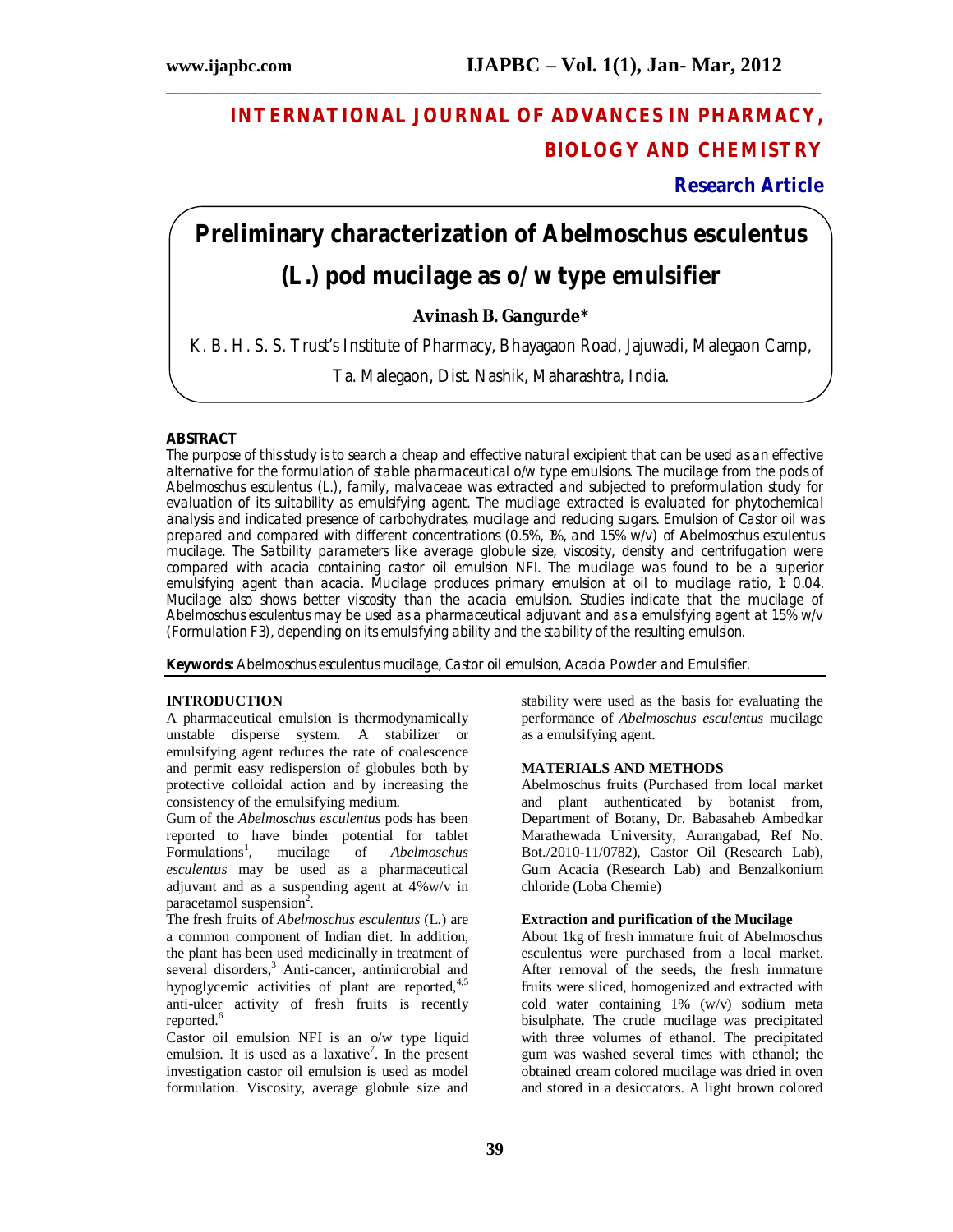**\_\_\_\_\_\_\_\_\_\_\_\_\_\_\_\_\_\_\_\_\_\_\_\_\_\_\_\_\_\_\_\_\_\_\_\_\_\_\_\_\_\_\_\_\_\_\_\_\_\_\_\_\_\_\_\_\_\_\_\_\_\_\_\_\_\_\_\_\_\_\_\_\_\_**

powder was obtained after complete removal of moisture. The dried gum was pulverized using Grinder and screened through 80# stainless steel sieve. This was stored in a well closed amber colored specimen bottle till ready for use. The yield of crude Abelmoschus esculentus mucilage was  $8-10\%$  from fruits<sup>2</sup>.

#### **Phytochemical Evaluation**

Preliminary tests were performed to confirm the nature of mucilage obtained. The chemical tests<sup>8</sup> conducted were Ruthenium red test, Molisch test and Test for reducing sugars are shown in table 1.

#### **Determination of viscosity**

The viscosity of the expressed mucilage was done by Brooke field viscometer (Brook Field Engineering Labs. Inc. USA)<sup>9</sup>.

The viscosity of 1% w/v mucilage was found to be  $2.235 \pm 0.043$  Poise.

#### **Formulation of castor oil emulsion**

An official formulation of Castor oil emulsion NFI was compared with formulations prepared with Abelmoschus esculantus mucilage are shown in Table No. 02. Four formulations were prepared by dry gum method and evaluated for viscosity, Average globule size, density and stability study<sup>7</sup>. Benzalkonium chloride was used as a preservative.

#### **Method of Preparation of castor oil Emulsion**

To study the emulsifying characteristics, mucilage was taken in a clean and dry mortar. The emulsification of castor oil was tried by dry gum method. The oil was added to the gum drop by drop with continuous triturating until a white primary emulsion with clicking sound results. The addition of oil continued till a white cream was obtained<sup>7</sup>. From the study it was found that the primary emulsion results at the oil: gum ratio of 1: 0.04 (Formulation F3). Now the primary emulsion diluted to 100 ml with distilled water and kept in a clean and tightly closed container for stability study for 3 months. No creaming or settling of emulsion results during 3 months of storage period at room temperature, which indicate that the gum is very effective as emulsifying agent at low concentration in comparison to acacia gum.

#### **Globule size measurement and emulsion stability**

The particle size distribution of the emulsions was measured using a microscopy technique. The emulsions were diluted with distilled water prior to analysis. The dilute emulsions were placed analyzed for average globule size six times and the data are presented as the average<sup>10</sup>. It was carried for three months in intervals, result shown in Table No.03.

#### **Centrifugal method and emulsion stability**

The samples of emulsion were placed in the test tube of centrifuge (Remi, C-24BL, Remi Instruments Ltd., Mumbai, India) controlled to temperature at  $37^0C$  for 10 min with 3500 rpm<sup>11</sup>. No phase separation was observed in both cases of formulation F3 and F4, indicating 100% stability after centrifugation, shown in table No.03.

#### **Viscosity measurement and emulsion stability**

The emulsions were stored at  $37^{\circ}$ C for 3 months and the viscosity of the emulsions were measured by using Brook field viscometer (Brook field - DV-E, Viscometer, U.S.A.) at the interval of 0, 1, 2 and  $3$  months<sup>9, 12</sup>, shown in Table no. 03.

#### **RESULT AND DISCUSSION**

In the present investigation Abelmoschus esculentus plant was identified from botanist.

The mucilage was extracted from the pods and evaluated for physical and chemical tests. Viscosity of 1% w/v mucilage was found to be  $2.235 + 0.043$  Poise. Obtained mucilage was evaluated through Ruthenium red test, Molisch test and Test for reducing sugars. These tests shows positive results for presence of carbohydrate indicating violet ring at the junction of two liquids, presence of Mucilage indicating red color with ruthenium red and presence of reducing sugars by forming brick red precipitate on standing.

Castor oil emulsion NFI was prepared using acacia powder as emulsifier in formulation No. F4 and acacia powder was replaced by Abelmoschus esculentus mucilage in formulation No. F1, F2 and F3. It was used in the concentrations 0.5 %, 1.0 % and 1.5 % w/v. From the study it was found that the primary emulsion results at the oil: gum ratio of 1: 0.04. Formulation F3 shows better results as compared to F4, F1 and F2 for viscosity  $(2.10+$ 0.15 Poise), Globule Size  $(2.32 + 0.12$  micron), Density  $(0.972 + 0.022)$ , cetrifugation test and better stability for three months as shown in table no. 03. Formulation F3 and F4 does not show any significant difference in values on standing for 3 months. The prepared emulsions were identified as an o/w type emulsions using color dye test.

#### **CONCLUSION**

From the present study, it was concluded that Abelmoschus esculantus have a good potential as emulsifier to produce thermodynamically stable o/w type emulsion as compared to acacia powder. Emulsion was found stable for three months at room temperature.